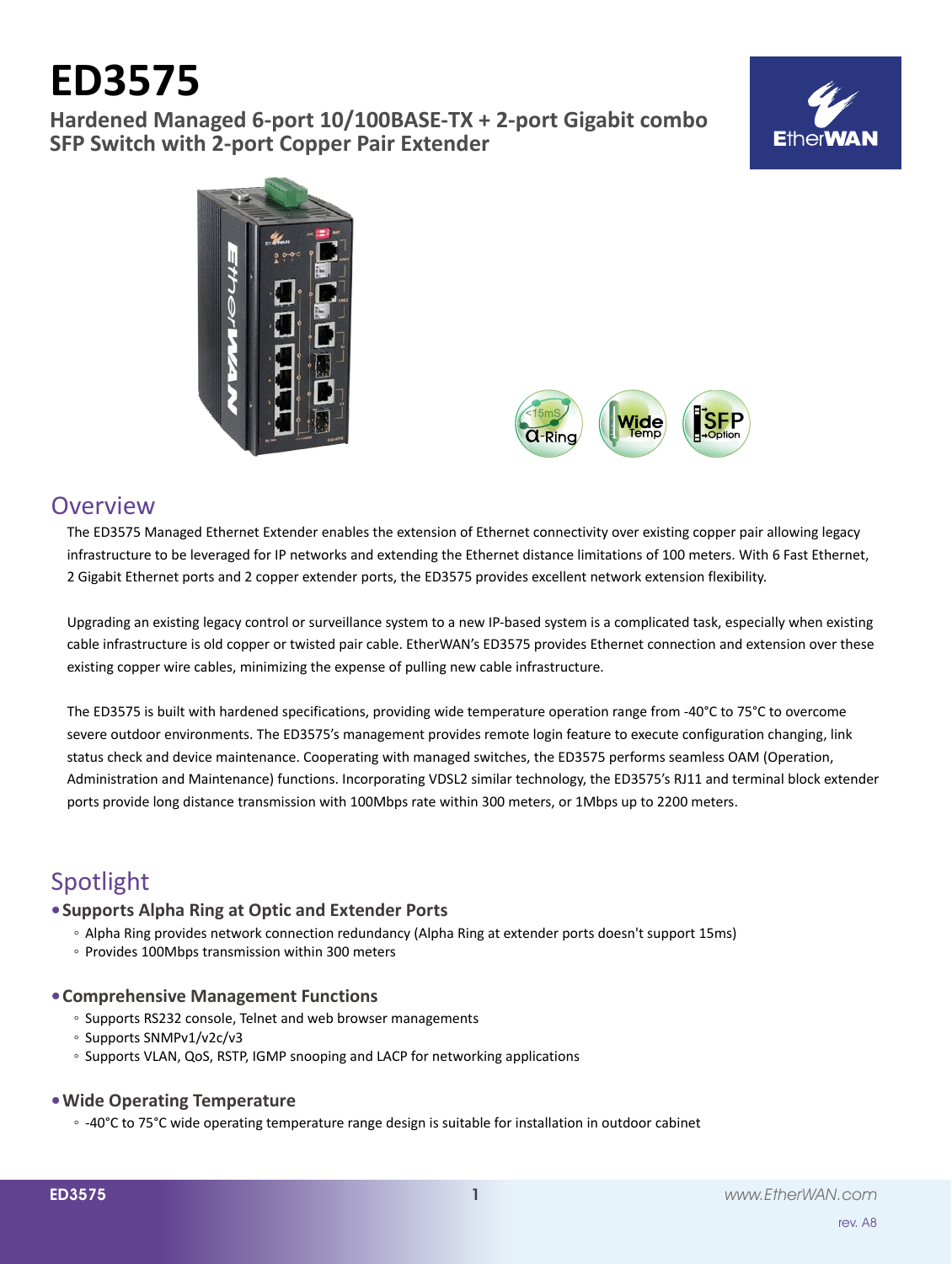# Software Features

# **Management**

- • Interface
	- CLI, Telnet and Web Browser
	- SNMP v1/v2c/v3
	- • Firmware and configuration upgrade and backup via TFTP
	- • Supports DHCP Server/Client
	- • RMON (Remote monitoring): group 1, 2, 3, 9
	- Port mirroring: TX/RX and both
	- • NTP (Network Time Protocol) time synchronization

#### **Security**

- MAC address filtering
- • Enable/disable port
- • Storm control (broadcast and multicast types)
- • IEEE802.1x LAN access control
- • Remote authentication through RADIUS
- • SSH for CLI and Telnet security
- • SSL for web security

### **Quality of Service (QoS)**

- • Priority Queues: 4 queues per port
- Traffic classification based on IEEE802.1p CoS, DSCP, WRR (Weighted round robin)
- • Rate Limiting (Ingress/Egress)

#### **Layer 2 Features**

- • Auto-negotiation for port speed and duplex mode
- • Flow Control
	- IEEE802.3x full duplex mode
	- Back-Pressure half duplex mode
- • Redundant Protocol
	- IEEE802.1D Spanning Tree Protocol (STP)
	- IEEE802.1w Rapid Spanning Tree Protocol (RSTP)
	- IEEE802.1s Multiple Spanning Tree Protocol (MSTP)
	- EtherWAN's Alpha-Ring network fault recovery (<15ms) and Alpha-Chain
- • VLANs
	- Port-based VLANs
	- IEEE802.1Q Tag VLANs (4096 VID)
	- GVRP (GARP VLAN Registration Protocol)
	- GMRP (GARP Multicast Registration Protocol)
- • Link Aggregation
	- Static Trunk (2 groups, support MAC base)
- • IGMP Snooping
	- IGMP snooping v1/v2/v3

### **Performance**

- • Switching Capability: 5.6Gbps switching fabric capacity
- • Packet Buffer Size: 2MB
- MAC Address Table: 8K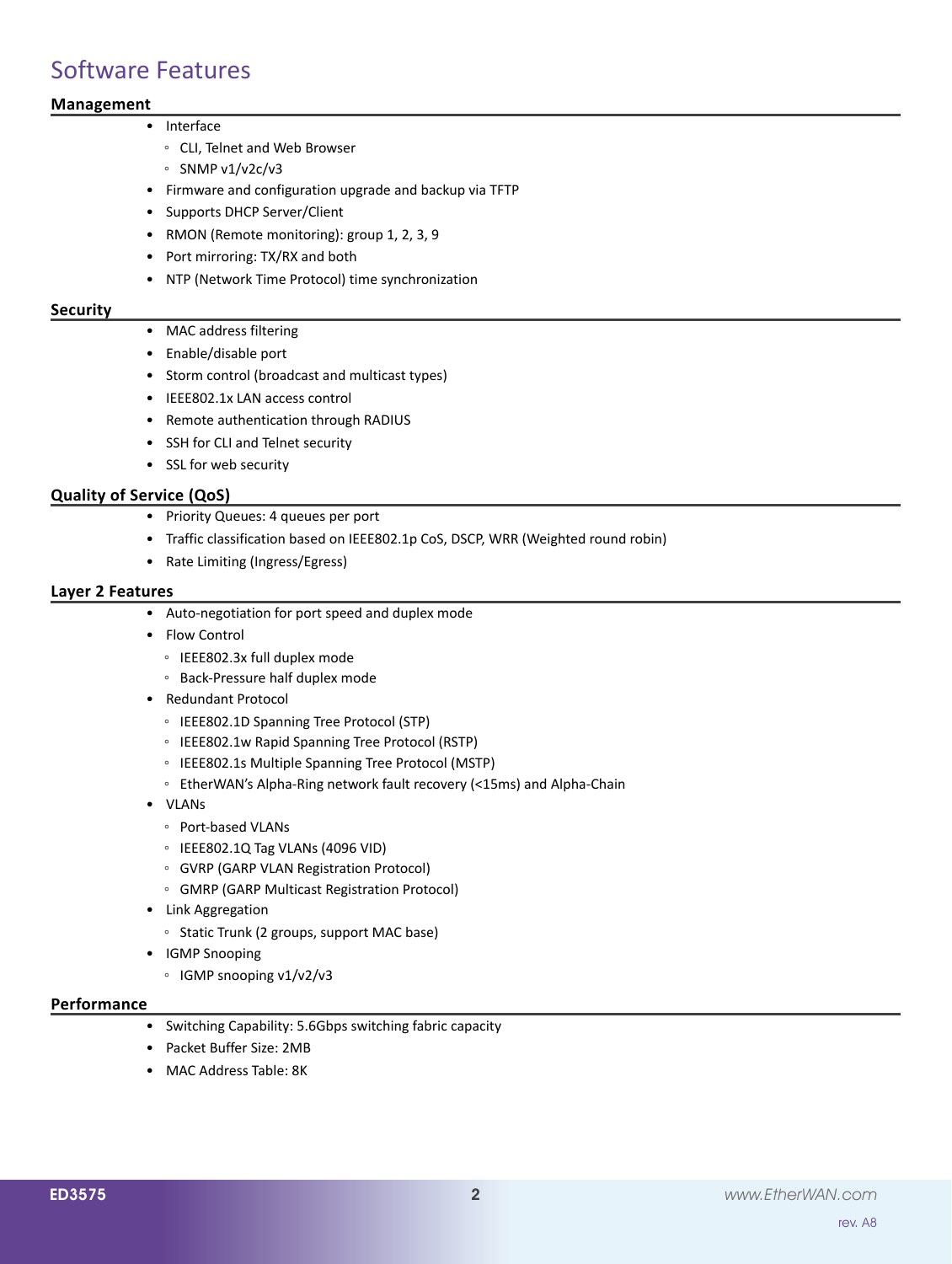# Hardware Specifications

### **Technology**

#### **Standards**

- • IEEE802.3 10BASE-T
- • IEEE802.3u 100BASE-TX
- IEEE802.3x Full duplex and flow control
- • IEEE802.1p QoS
- • IEEE802.1Q Tag VLANs
- • IEEE802.1w RSTP
- • IEEE802.1x Port-based Network Access Control

#### **Forward and Filtering Rate**

- 14,880pps for 10Mbps
- • 148,810pps for 100Mbps
- 1,488,100pps for 1000Mbps

#### **Packet Buffer Memory**

• 2M bits

#### **Processing Type**

- • Store-and-Forward
- Half-duplex back-pressure and IEEE802.3x full-duplex flow control

#### **Address Table Size**

• 8192 MAC addresses

#### **Power**

#### **Input Voltage**

• 12 to 48VDC (Terminal Block)

#### **Power Consumption**

- 15.6W Max., 1.3A@12VDC
- 13.7W Max., 0.57A@24VDC
- 13.6W Max., 0.28A@48VDC

#### **Protection**

- • Over current protection
- Reverse polarity protection

#### **Mechanical**

## **Casing**

• Aluminum case, IP30

#### **Dimensions**

• 73mm (W) x 125mm (D) x 145mm (H) (2.87" (W) x 4.92" (D) x 5.7" (H))

#### **Weight**

• 1.25kg (2.76 lbs.)

#### **Installation**

• DIN-Rail (Top hat type 35mm)

#### **Interface**

#### **Ethernet Ports**

- 10/100BASE-TX: 6 ports
- 10/100/1000BASE-T and 100/1000BASE-X SFP combo: 2 ports

#### **Ethernet Extender Ports**

- • RJ-11 and Terminal Block port : 2 ports
- • Cable: Telephone wire 24 AWG (Minimum 0.5mm diameter, 1-pair wire)

#### **LED Indicators**

- Per Unit: Power Status (Power 1, Power 2)
- • Per Port RJ45: Link/Activity
- • Per Extender Port: Link

# **Speed / Distance Reference**

| Distance (m) | Data rate (Mbps) |
|--------------|------------------|
| 300          | 100              |
| 400          | 80               |
| 600          | 60               |
| 800          | 40               |
|              |                  |
| 2200         | 1                |
|              |                  |

#### *Note:*

- All speed selections are Symmetrical on the DSL and Fullduplex on the Ethernet
- The data rate will vary according to line quality

#### **Console Port**

• Port: One DB9 RS-232 port

#### **DIP-Switch**

• One DIP Switch: Local (CO) or Remote (CPE)

#### **Alarm Contact** • One relay output with current 1A @ 24VDC

#### **Environment**

#### **Operating Temperature**

- • -40°C to 75°C (-40°F to 167°F)
	- Tested @ -40°C to 85°C (-40°F to 185°F)

#### **Storage Temperature**

- • -40°C to 85°C (-40°F to 185°F)
- **Ambient Relative Humidity**

• 5% to 95% (non-condensing)

#### **Regulatory Approvals**

#### **ISO**

• Manufactured in an ISO9001 facility

#### **Safety**

**UL60950-1, IEC60950-1, EN60950-1**

**EMI**

**FCC Part 15B, Class A**

**VCCI, Class A**

**EN55022**

#### **EN61000-6-4, EN61000-3-2, EN61000-3-3**

#### **EMS**

#### **EN61000-6-2**

- EN61000-4-2 (ESD Standards)
- EN61000-4-3 (Radiated RFI Standards)
- EN61000-4-4 (Burst Standards)
- EN61000-4-5 (Surge Standards)
- EN61000-4-6 (Induced RFI Standards)
- • EN61000-4-8 (Magnetic Field Standards)

#### **Environmental Test Compliance**

**IEC60068-2-6 Fc (Vibration) IEC60068-2-27 Ea (Shock) FED STD 101C Method5007.1 (Free fall w/ package)**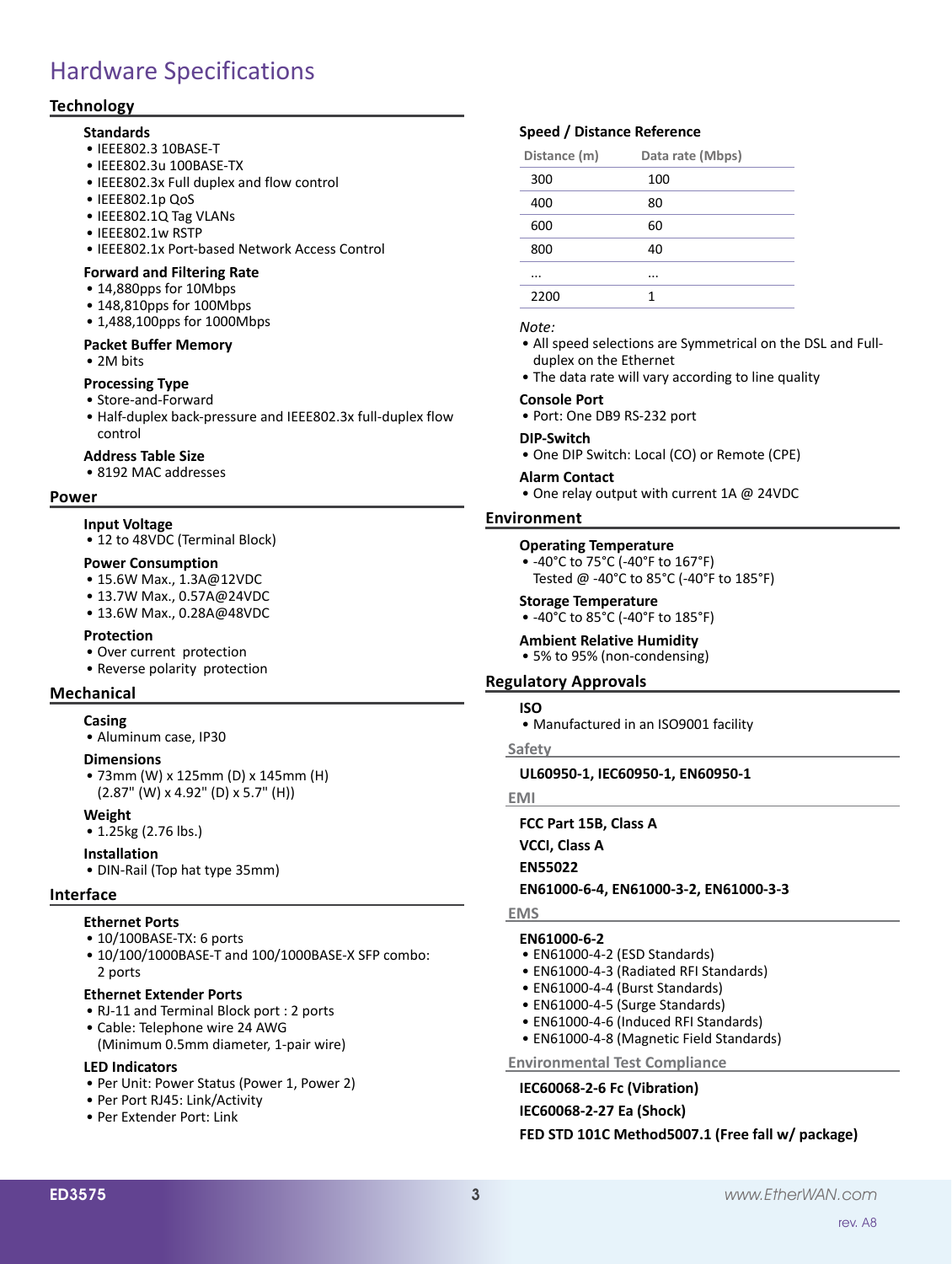# Dimensions